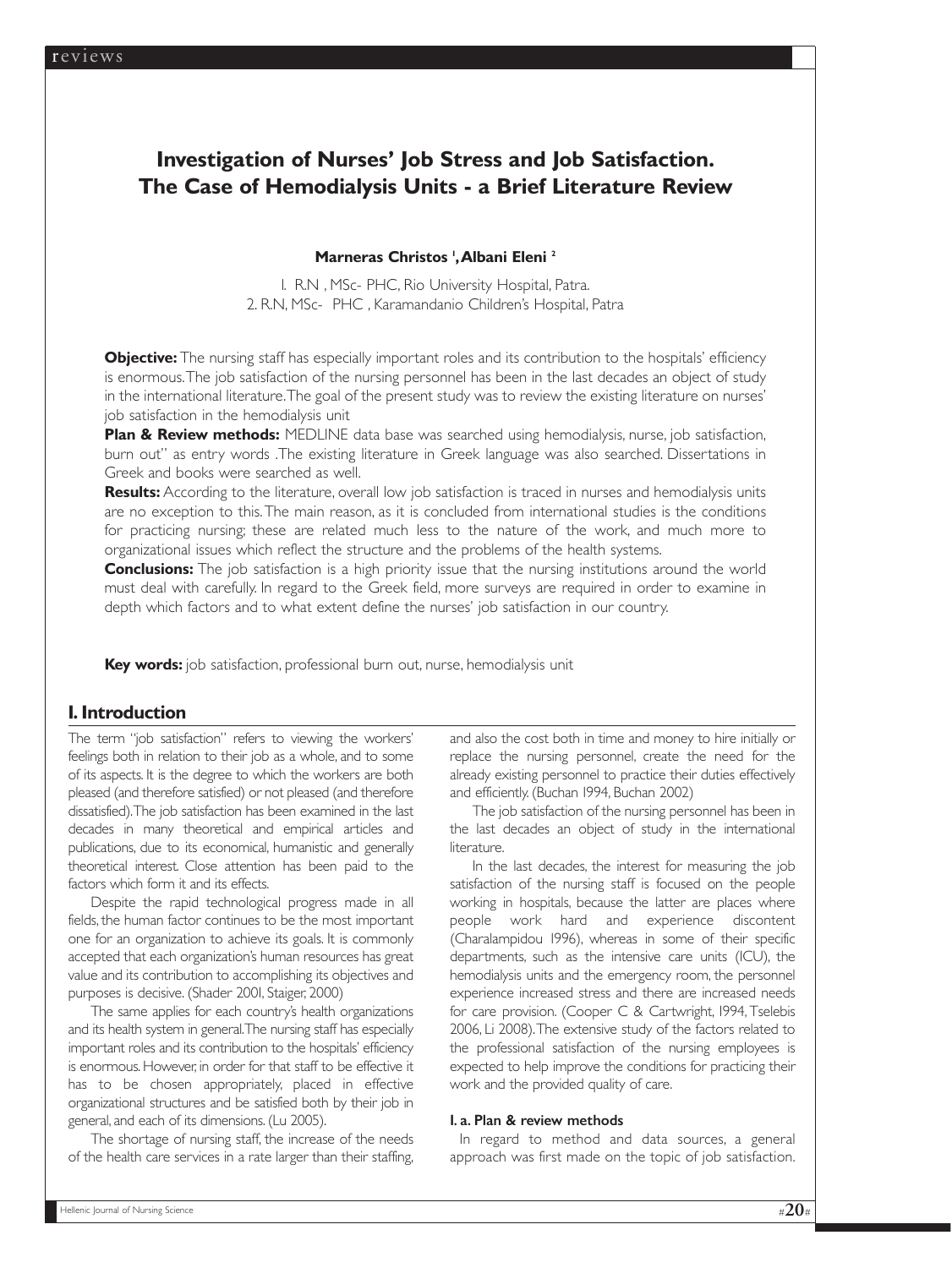MEDLINE data base was searched using "hemodialysis, nurse, job satisfaction, burn out" as entry words. Then internet addresses relevant to the topic were traced.The existing literature in Greek language was also searched. Dissertations in Greek and books were searched as well.

#### 1. b. Results

One reference in Greek (1 dissertation) and one internet site in English were used. As for the rest of English

# **2. Factors affecting job satisfaction in the registered nurse**

The factors that contribute to the job satisfaction are divided in three large categories:

- a) the individual/personal
- b) the organizational and
- c) the work ones.

In a meta- analysis of 48 studies regarding the nursing staff's job satisfaction, Blegen (1987) defined 4 personal and 9 organizational factors contributing to job satisfaction.The personal factors include age, education/training, professionalism and experience. In regard to the organizational factors the stress had a negative correlation, whereas autonomy/independence, work acknowledgement, the communication with the coworkers and the sense of justice presented a positive correlation with job satisfaction.

The work factors affecting the nursing staff's job satisfaction are the work load (patients-health staff ratio), the composition of the personnel and the critical condition of the patients. High critical patient condition in combination with the changes in the structure of health work is related unfavorably to the work load and the quality of care. In addition, the composition of the nursing personnel (a small graduate nurses – assistant nurses ratio) and the increased patients-nurses ratio contribute significantly to the nurses' discontent, the clinical results and the quality of care (Best and Thurston, 2004).

The importance of the factors which contribute to the nurses' job satisfaction varies. Even though the nurses' fee continues to be a component in the measurable scales of job satisfaction, it contributes very little to that, according to Blegen & Mueller (1987) and Cavanagh (1990).After the end of World War II Mayo (1945) claimed that the determinative factor on job satisfaction lies in the work group interaction, emphasizing on good leadership and the pleasant intrapersonal relationships in the workplace. The administrative methods and leadership both on hospital level and on hospital wing level affect the job satisfaction of the nursing staff, as well as their behavior which can be expressed through health complaints, absences and other indicators of good or poor status (Boumans & Landerweerd 1993, McNeese Smith 1993, Morrison et al. 1997). Where there is good communication and the nurses enjoy a nice environment that supports them, and at the same time they work well together, then the job satisfaction and innovation are in fact enforced (Adams & Bond, 1995). In the opposite case, the nurses experience high levels of stress which lead literature, 44 articles, published between 1978 and 2008 were used. According to the literature, overall low job satisfaction is traced in nurses and hemodialysis units are no exception to this. The main reason, as it is concluded from various researches in our country and other countries, is the conditions for practicing nursing; these are related much less to the nature of the work, and much more to organizational issues which reflect the structure and the problems of the health systems.

to depression, hostility, negative emotions and low job satisfaction and also reduced performance by the organization and the hospital wing (Wheeler & Riding, 1994).

Additionally, very important is the nurses' independence/autonomy and the capability to take on initiatives. In fact, the greater the freedom for decisions is in clinical terms, the greater the nurses' job satisfaction is. Moreover,the work load has a large (negative) correlation to job satisfaction (Aiken et al. 2002) since it is also related negatively to autonomy and low quality of care.

According to a research by the Health Care Advisory Board (2001, it has been pointed out that the nurses' turnover rate ranges internationally on a 15% percentage. Similarly, Khowaja & Nensey (1999) reported that the turnover rate in The Aga Khan University Hospital, Karachi, Pakistan were 33.6% in 1996-1997. It appears that what stands is that the smaller the cohesion is in the nursing group, and the larger the stress is, the smaller the job satisfaction is and the larger the turnover risk is.

Peterson (2001) reported that there are a number of factors that influence the lack of nurses such as hiring, keeping the staff through motives, etc.The improvement of the job satisfaction results not only in the decrease of turnovers/departures but also in the improvement of the patient's satisfaction. Aiken et al. (2002) reported that the nurses' job satisfaction and the professional exhaustion are responsible for the lack of staff and also the quality of the nursing care. That means that a significant amount of dissatisfied nurses is a decisive factor in the patients' dissatisfaction.

Along with the job dissatisfaction, which is expressed mainly through work turnover, the nurses experience the phenomenon of the "virtual absence" which refers to them being physically present and mentally and psychologically absent mainly due to a lack of motive.

The lack in numbers of nursing staff is also a problem in other countries as well (Buchan, 1994).That lack is combined with various factors which also include demographic changes. Therefore, along with the aging population, the number of active nurses is decreased and the number of people in need of hospital care is increased, because the number of older people suffering from chronic illnesses is increased. Other factors include low payment and poor working conditions, which discourage young people from choosing the nursing profession. (Buchan, 1994).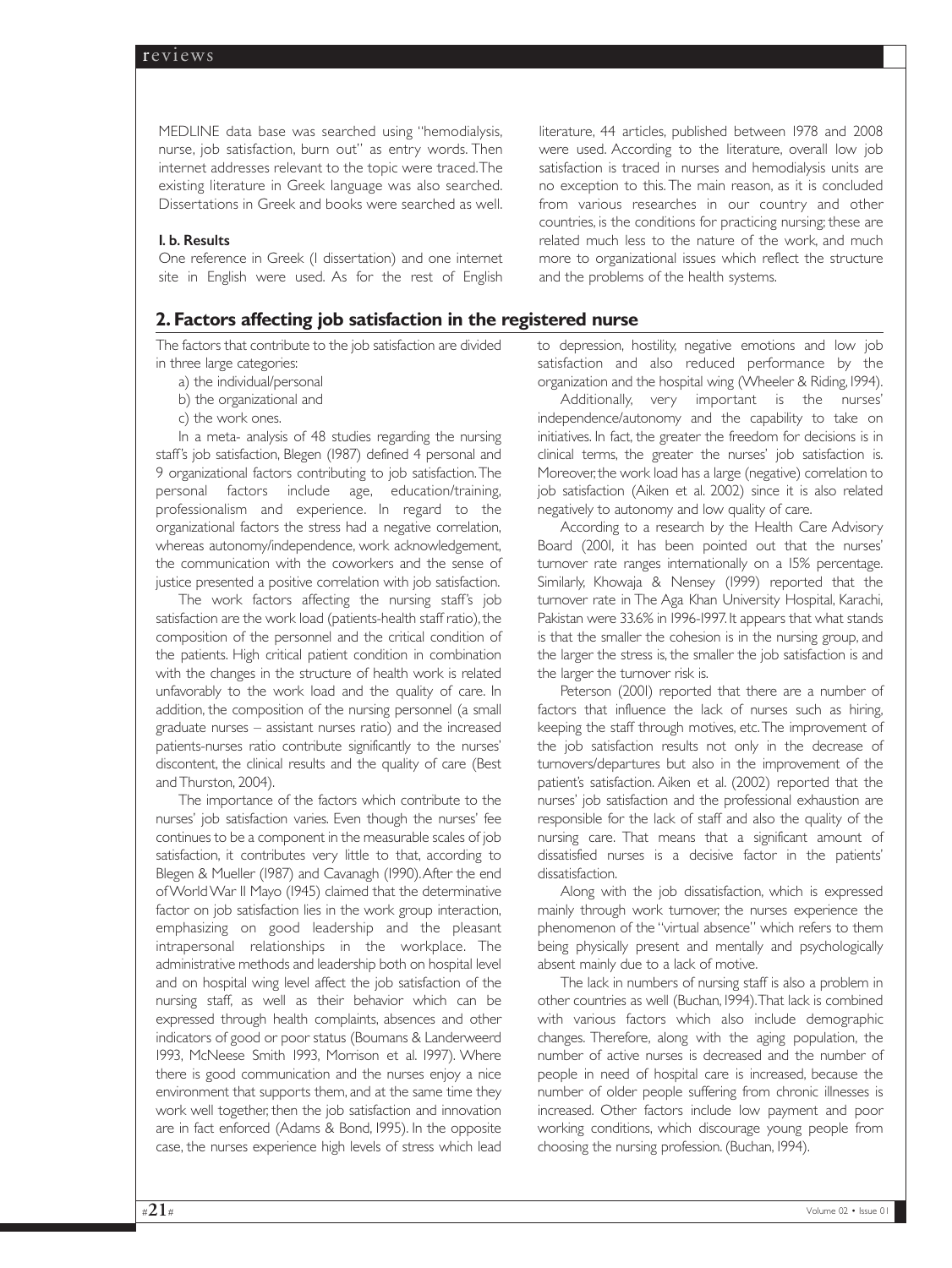On an organizational level,a significant factor contributing to the lack of nurses is turnovers, which are consequently enhanced by the job absence of the staff. Furthermore, the high percentage of turnover and absences result in a high cost and low levels of quality of the provided nursing care and therefore poor productivity and efficiency (Severinson, 2001). In addition, in that way the pressure on the remaining employees is increased which results in the professional exhaustion and the further amplification of early retirement and resignation phenomenon (Borda, Norman, 1997).

## 2. a.Organizational limitations

There are some situations inside the workplace which are directly involved in the workers' performance, and consequently are affecting it. These are characterized as "organizational limitations". These limitations come from various work components, including the coworkers and the natural working environment, as we can see below. Peters, O' Connor & Gordon (1978) developed a classification of the limitations in the 8 below areas:

1. Necessary information in relation to the work

2.Working tools and equipment

3. Material and supplies

4. Financial support

5. Preparation for executing the work (job position)

6.Time availability

7.Working environment

8. Help from third parties

#### 2. b.Family-Job Conflict

The family-job conflict arises when the demands by the family and the demands by the job get in each other's way. The problem concerns everyone who has a family but mostly the families with both members working and that have children and also one-parent families. Nevertheless, the conflict is more likely when the children are sick and when the school activities demand parent participation, whereas the same conflict affects differently women and men, because women deal mainly with raising the children.

The job-family conflict has been found to be related to job satisfaction. Specifically, various researchers report that the workers who experience high levels of conflict report low levels of job satisfaction. According to Parasuraman, Grenhaus & Granrose (1992), in men (but not in women), the conflict was particularly related to job satisfaction. In regards to men, the conflict was correlated negatively (correlation coefficient) to job satisfaction by -0.40 whereas that correlation was only -0.02 for working women.

## 2. c. Fees

Rice,Phillips & McFarlin (1990) reported a positive correlation between the fee level and the job satisfaction in a sample of mental health professionals who had the same job description. The employees most likely compare their fee with that of the rest and are very dissatisfied if they find out differences among people with the same job. More important effect than the payroll differences has the process from which the fees come from. If these are fair, even if they lead to payroll differences, they have a larger effect on job satisfaction than the fee itself (Rice R.W., Phillips S.M. & McFarlin)

#### 2. d.Work stress

The stressful situations created in the workplace combined with personal life factors, increase our total psychological load, and also the risk of heart conditions or abuses. The professional stress is often an object of study, sine it is an important factor of every person's work. Stress can affect the mental and physical health of the person thus decreasing his performance in the workplace.

The main factors that cause stress to nurses are the regular shifts, the role conflicts, the constant communication with a variety of people, the work load, and the heaviness of the cases, as well as, depending on their work field, dealing with death on a daily basis. Moreover, they have to deal with family issues due to their job, thus experiencing more stress, which is then transferred to their workplace (Cooper & Cartwright 1994, Brokalaki 2001, Kluger 2008).

## 2. e.Work load

The work load is defined as the work demands for the workers. It has been found to be correlated negatively to job satisfaction. Karasek, Gardell & Lindell (1987) found that work load was negatively correlated to job satisfaction and positively to heart conditions. In fact, special tools have been created (questionnaires to measure work load). (Karasek, 2007)

## 2. f.Working hours

The most commonly applied working hours are 8 hours a day for 5 days a week. However, due to organizational needs for more work non stable working hours have been adopted, such as flexible hours, long-hour shifts, night shifts and part time hours (Barton, 1994). In the health field the long-hour shifts, the rotating working hours and the night shifts are common.

The hospitals belong to organizations functioning 24 hours a day. The term long-hour shifts refers to working beyond 8 hours a day.The necessity, on many cases, for 16 hours work in one day by the nurses is a common and stressful issue for all nurses,and especially the ones who have a family (West et al. 2007, Lee et al. 2004).Therefore, two or three shifts are required in order to cover the 24 hours of the day. Many workers are also working rotating hours on morning, evening and night shifts.The larger issue that arises from the rotating hours is the disturbance in the cycle of sleep which disturbs the circadian/diurnal rhythm and therefore brings change both on the body temperature and the hormonal levels of the blood. All of these can lead to health problems (Viswanathan, 2007).

#### 2. g. Professional burn out

As it is already shown by preexisting research, the nurses have a large share of professional burn out among other professionals, which is combined with the increased work load and duties. Most nurses usually start out expecting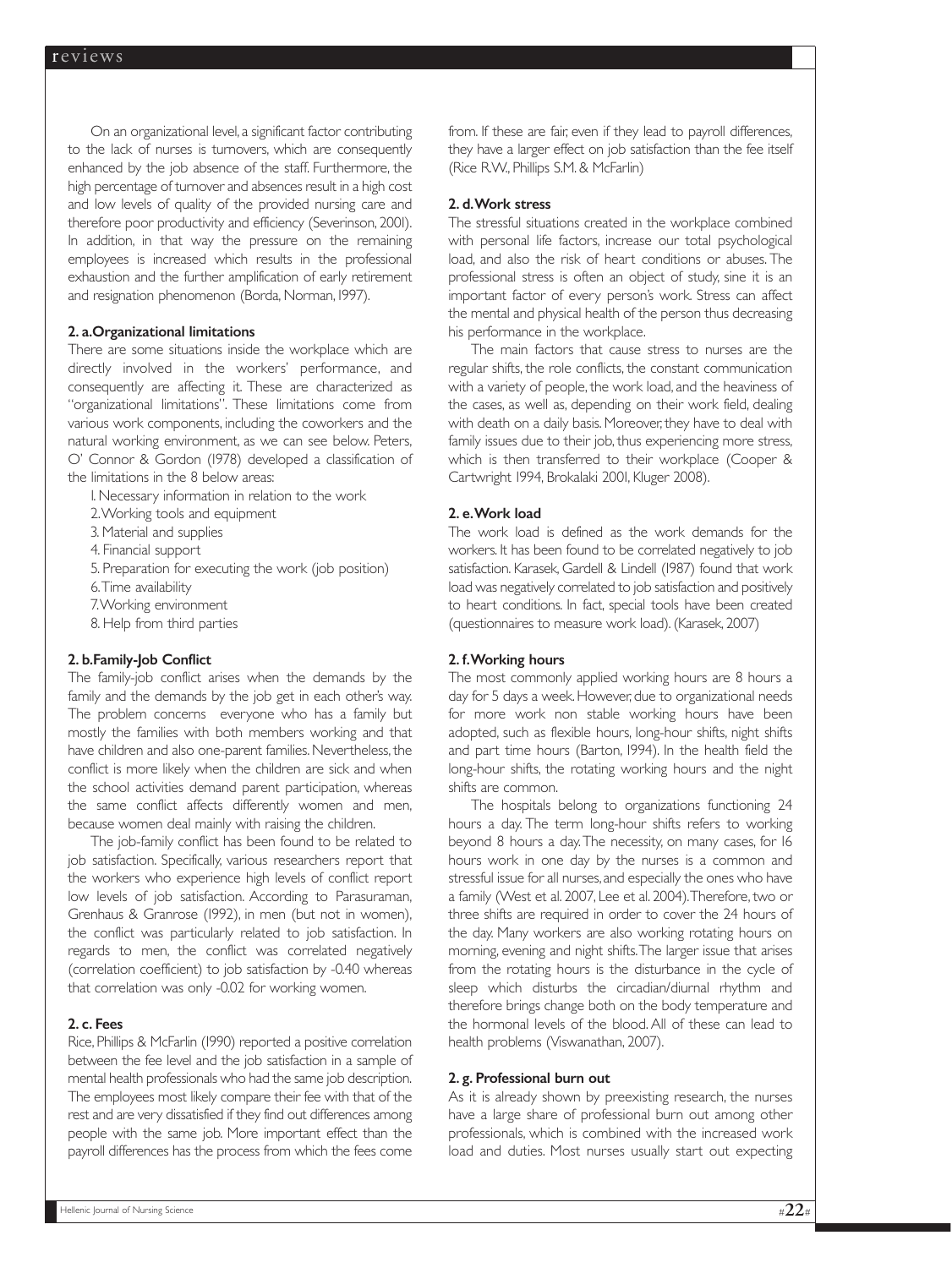poor working conditions: long queues of waiting patients, time pressure, dealing daily with pain and death, which result in not having a positive stance, which eventually amplifies the pressure. On the contrary, the sense of offering, the appreciation to others, the reciprocity and reward relationships, the challenge and variety relieve the pressure on their work (Hart & Rotem 1995, Stapleton et al., 2007).

# **3. Nurses' job satisfaction in the hemodialysis unit**

The hemodialysis unit is not an exception to the issues related to the nurses' job satisfaction. Even though there are not many emergency cases, the chronic character of the condition and the profile of patients with heavy conditions, the risk of infectious deceases and the job routine are distinctive features of the field that affect job satisfaction (Bryson 2005, Sabo 2006).The lack of nurses, the work load, the stressful working environment, and the demands of the nursing care itself, which has to do with elder people and on hemodialysis, are predictors-indicators of the job satisfaction (Murphy 2004, Gardner et al., 2007, Cowin & Jacobson 2003).

It has been found that the nurses' clinical supervision and guidance can increase their job satisfaction and contribute, as possible, to the full completion of their work (Bryson 2005). Both the external factors and the nature of their work, contribute to the increased stress levels of the nurses in the hemodialysis unit along with the nurses' defense mechanisms and the relationships among the nurses (Murphy 2004).Nursing staff rates the business of the unit as the maximum stress and states that they felt this high level of stress on a daily basis.The most notable stressor for the staff related to patient behaviour. (Dermody & Bennett , 2008).In addition,on any case that requires high level of team work, the relationships between the members of the team play a very important role, both in achieving the ultimate goal, and satisfying every member of the team. Moreover, the positive feedback of nurses, from patients and colleagues contributes to the improvement of the provided care (Olthuis et al., 2007).

Survey data shows that most of the personnel does not receive counselling about uncertainties, expectations does not correspond to reality and there is distrust and scarcity of involvement. These elements appear to cause irritation and dissatisfaction and if not resolved are responsible, together with technical and environmental factors, for the serious burnout syndrome in the personnel of dialysis units. (Di Iorio et al, 2008)

Especially for Greece, less than 50% of the nurses in the hemodialysis unit report that they are satisfied with their job, even though the rates of their original expectations on job satisfaction were high, reaching 75%. In the case of this research, we can see that the shortage in nursing personnel, the increased responsibilities, and also the risk of infections, due to the heavy condition of the patients, as well as the occasional death of the patient were the most important stressful factors (Brokalaki, 2001).

The so called secondary traumatic stress, due to the heaviness of the decease often exhausts the nurses.The nurses who were about to quit evaluated the working environment as being very negative (Gardner, 2007).The autonomy and the undertaking of initiatives in the workplace, and also the appropriate professional relationships are main components in improving the working environment in every nursing field (Argentero, 2008). A holistic approach of the working environment is necessary in order to increase the nurses' job satisfaction and consequently their professional performance (Weber, 2007).

# **Conclusion**

The job satisfaction is a parameter with a great interest for modern health systems. It is related to the nurses' professional burn out syndrome and the mobility in the nursing profession. The low job satisfaction is partly responsible for the lack of nurses, which is a worldwide phenomenon. The main reason, as it is concluded from various researches in our country and other countries, is the conditions for practicing nursing; these are related much less to the nature of the work, and much more to organizational issues which reflect the structure and the problems of the health systems.

The job satisfaction is a high priority issue that the nursing institutions around the world must deal with carefully. If they don't, the turnover rate will continue to grow resulting in the even greater lack of nursing staff. In regard to the Greek field, more surveys are required in order to examine in depth which factors and to what extent define the nurses' job satisfaction in our country.

# **REFERENCES**

Adams Α., Bond S., (2000).Hospital nurses' job satisfaction, individual and organizational characteristics. Journal of AdvancedNursing 32(3), 536-543.

Aiken LH, Clarke SP, Sloanne DM Sochalski J., Silber JH (2002) Hospital nurse staffing and patient mortality, nurse burnout and job dissatisfaction. JAMA 288:1987-1993

Argentero P, Dell'Olivo B, Ferretti MS. (2008) Staff burnout and patient satisfaction with the quality of dialysis care .Am J Kidney Dis. 51(1), 80-92

Barton, J.Choosing to work at night: A moderating influence on individual tolerance to shift work. (1994). Journal of Applied Psychology. 79(3) 449-454

Best MF,Thurston NE. (2004) Measuring nurse job satisfaction. J Nurs Adm 34(6):283-90.

Blegen M.A. &Mueller C.A.(1987) Nurses' job satisfaction : a longitudinal analysis. Research in Nursing and Health, 227-237.

Borda R., Norman I., (1997) Factors influencing turnover and absences